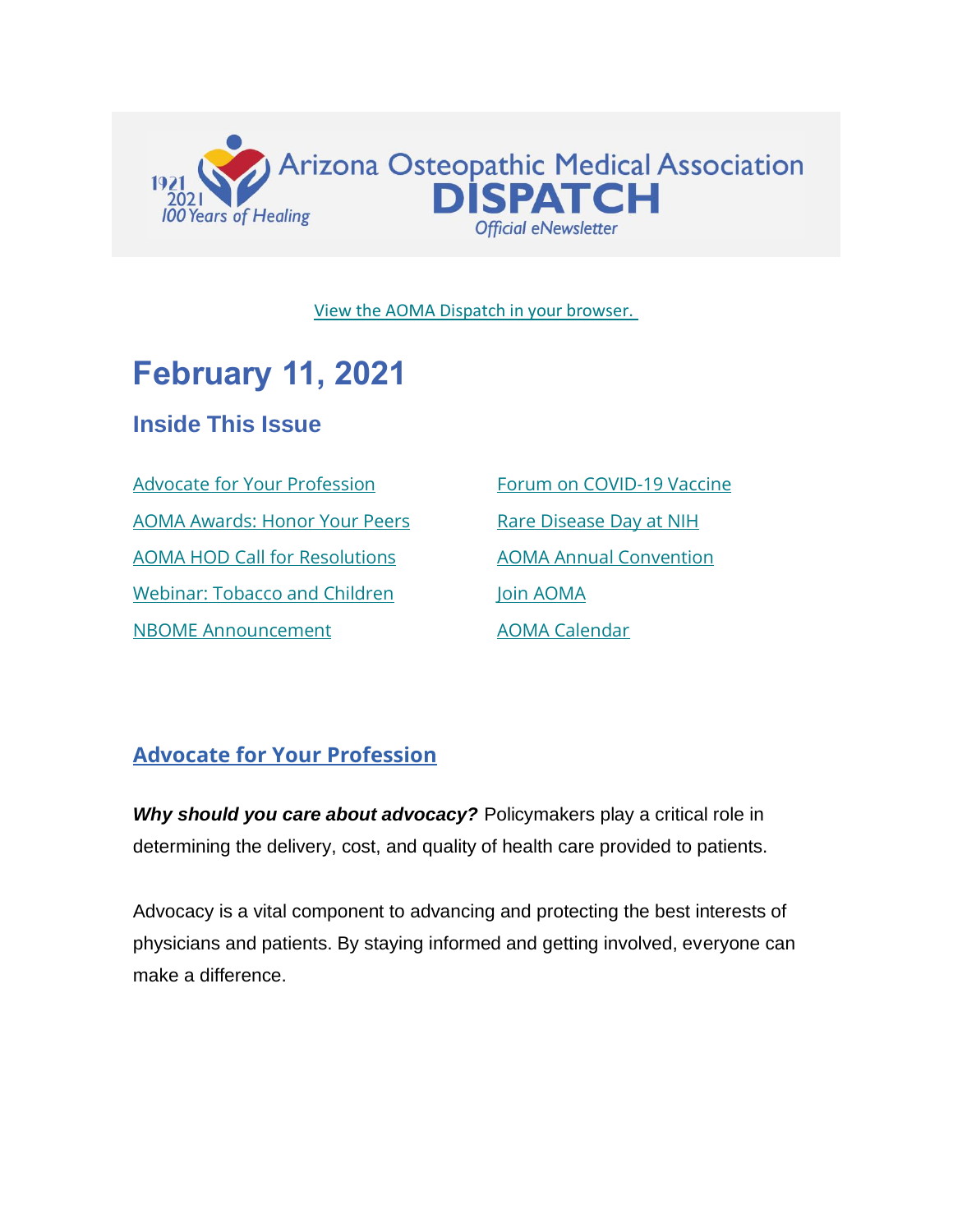During March there are two opportunities for you get involved in advocacy education and efforts.

#### **NATIONAL**

#### **Virtual AOA DO Day on the Hill**

### **Register for Virtual DO Day, set for March 7-8, 2021**

There's still time to [reserve](https://mailview.bulletinhealthcare.com/mailview.aspx?m=2021021001osteo&r=seed_10188922-78cd&l=006-bad&t=c) one of the few remaining physician spots in your state to meet with members of Congress during the AOA's virtual DO Day, set for March 7 and March 8. Don't miss the opportunity to [advocate on behalf of your profession](https://mailview.bulletinhealthcare.com/mailview.aspx?m=2021021001osteo&r=seed_10188922-78cd&l=007-206&t=c)  [and patients](https://mailview.bulletinhealthcare.com/mailview.aspx?m=2021021001osteo&r=seed_10188922-78cd&l=007-206&t=c) on issues that impact your practice of medicine.

## **The deadline to reserve a spot in your state's delegation is February 17, 2021.**

This year's virtual DO Day offers a fully redesigned experience for practicing physicians, residents, medical students and affiliate leaders, featuring a dynamic

#### **STATE**

#### **Arizona Advocacy Workshop**

With the continued restrictions for inperson events and meetings, we will not be able to hold the annual AOMA DO Day at the State Legislature.

But we are still committed to keeping you informed and engaged in advocacy efforts here in Arizona.

Join us online on Tuesday, March 16, 2021 from 6:00 to 7:30 pm for an advocacy workshop for osteopathic physicians and students wanting to understand the legislative process, review current proposed Arizona legislation, and learn the best ways to connect with your elected officials.

For more information, contact AOMA at [communications@azosteo.org](http://communications@azosteo.org) or call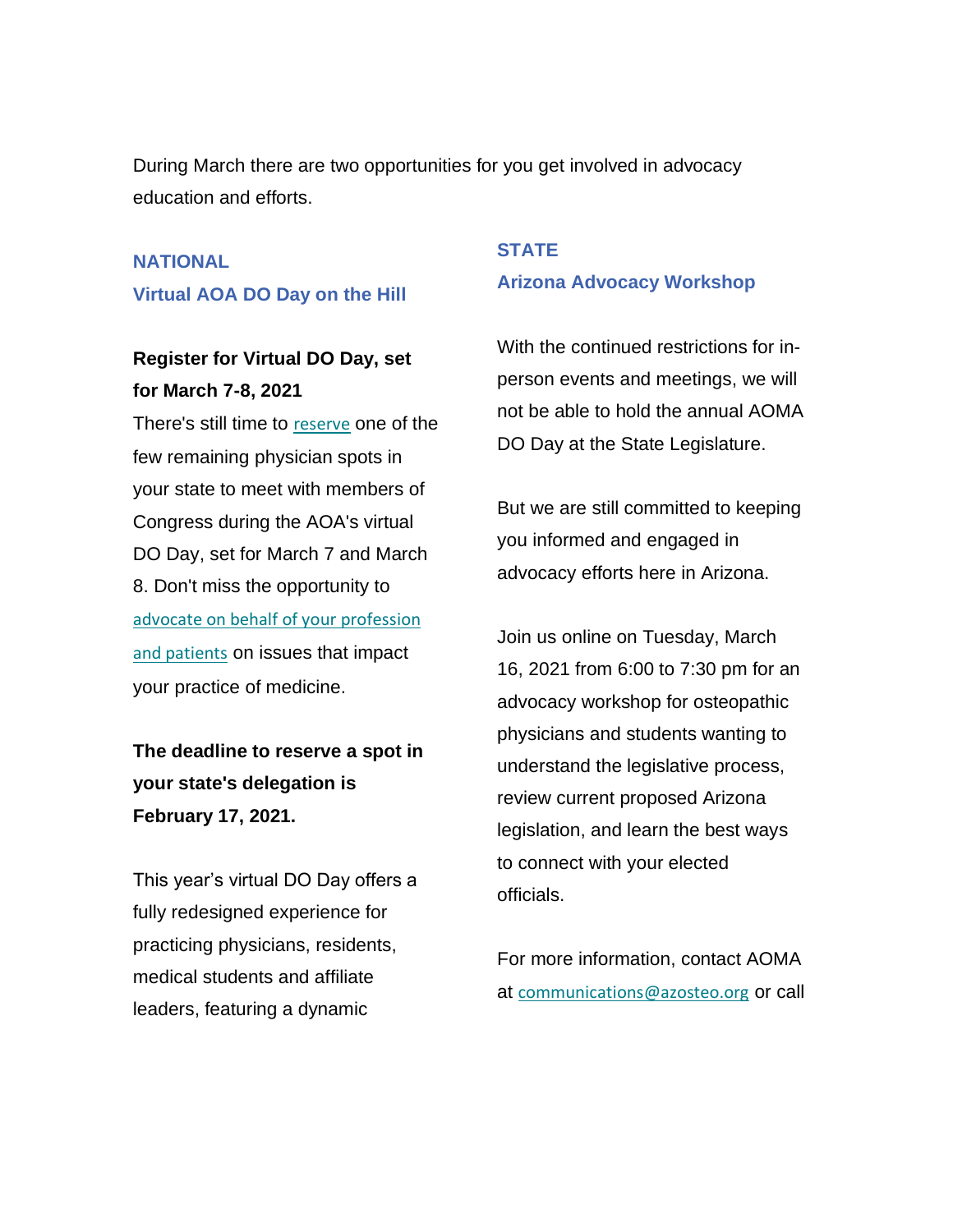Leadership and Advocacy summit that provides **up to 8.5 hours** of AOA Category 1-A credit or *AMA PRA Category 1 Credits™.*

602-266-6699.

Register

#### <span id="page-2-0"></span>**Who Will Be AOMA Physician of the Year?**

Each year the Arizona Osteopathic Medical Association recognizes individuals for their service and contributions to the osteopathic medical profession in Arizona. AOMA members may nominate colleagues in the following categories:

- Physician of the Year
- Lifetime Achievement
- Outstanding Mentor
- Excellence in Osteopathic Medical Education
- Distinguished Service
- Resident of the Year



Please take a few moments to submit your nominations either [online](https://www.az-osteo.org/surveys/?id=1554358) or by [downloading a nomination form](https://aoma.ce21sites.com/wp-content/uploads/sites/24/2021/02/2021-Awards-Nomination-Form.pdf).

Honor your peers! Deadline to submit nominations is February 22, 2021.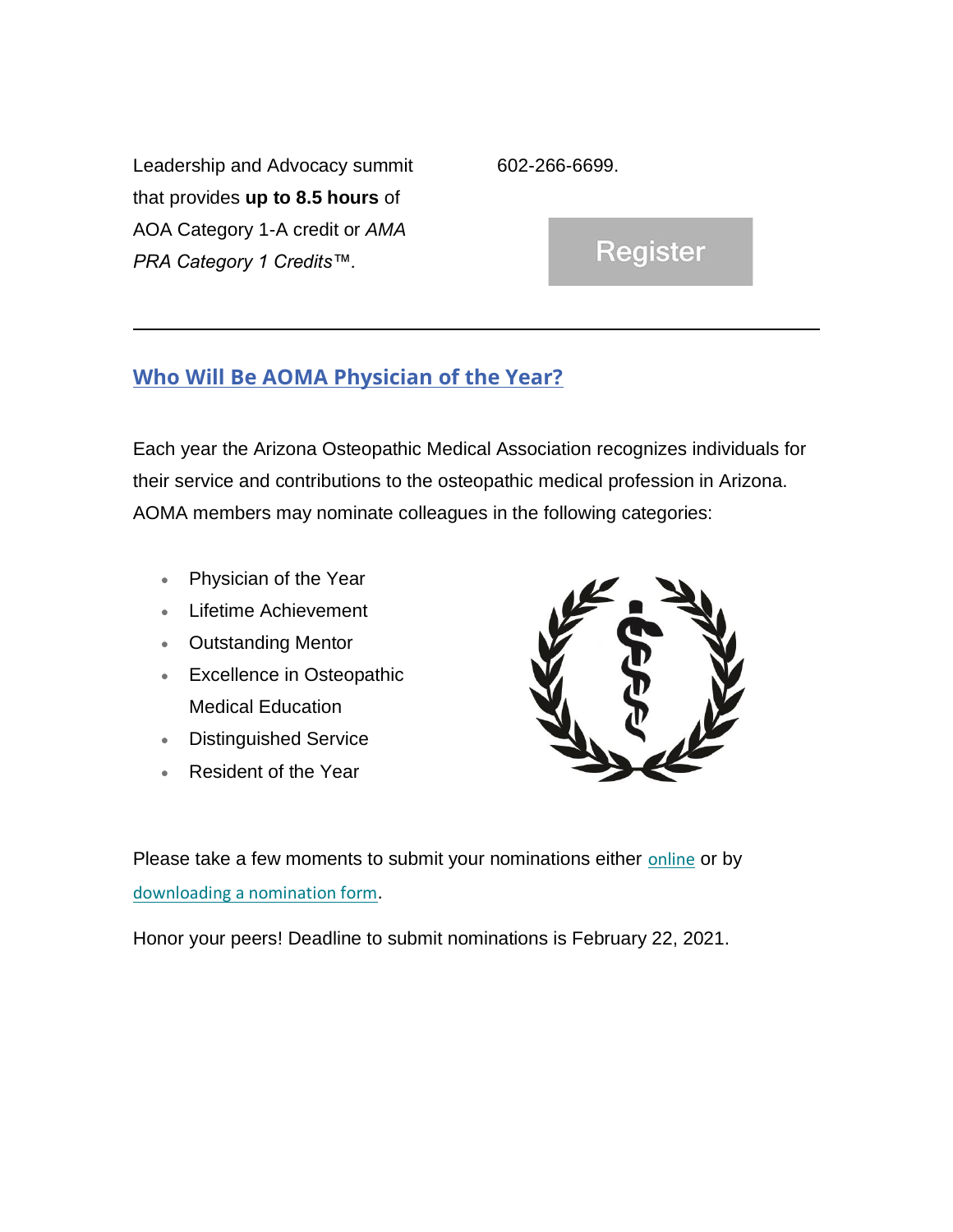To review the awards criteria and see a list of last year's recipients, visit the AOMA website at [www.az-osteo.org/Awards](http://www.az-osteo.org/Awards).

**[Submit Your Nomination Today!](https://www.az-osteo.org/surveys/?id=1554358)**

#### <span id="page-3-0"></span>**AOMA House of Delegates: Call for Resolutions**



The AOMA is accepting resolutions for the upcoming Virtual AOMA House of Delegates meeting on Saturday, April 17, 2021 at 9:30 am.

The deadline to submit resolutions is March 17, 2021. Resolutions will be posted for review on the AOMA website no later than on March 22, 2021. You must be an AOMA member in order to submit resolutions, review the resolutions, and to participate in the resolution process on the floor of the AOMA

This is your opportunity to have a direct say in the direction and policies of the AOMA.

**Key Dates for House of Delegates March 17, 2021 –** Deadline to submit resolutions **March 22, 2021 –** Resolutions posted on AOMA website **April 17, 2021 –** Board of Trustees meeting to review resolutions and make recommendations to the House of Delegates **April 17, 2021–** Virtual House of Delegates meeting via ZOOM - 9:30

Click [here](https://www.az-osteo.org/page/HouseofDelegates) for more information about

am to 12:00 pm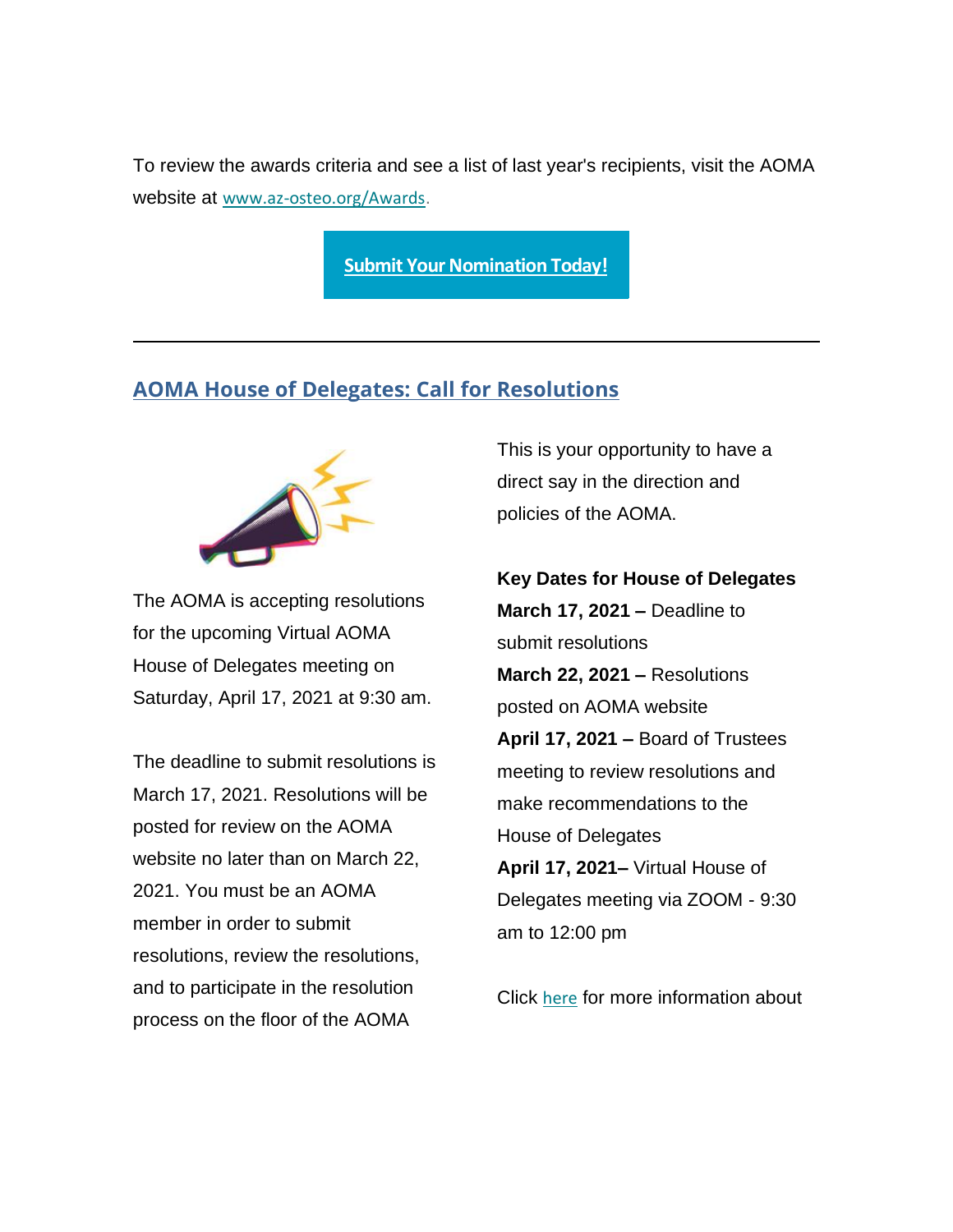House of Delegates. Please review the [House of Delegates Primer and](https://www.az-osteo.org/resource/resmgr/house_of_delegates/aoma_house_of_delegates_prim.pdf)  [Resolution Process](https://www.az-osteo.org/resource/resmgr/house_of_delegates/aoma_house_of_delegates_prim.pdf) document before submitting a resolution and attending the House of Delegates meeting.

the [AOMA House of Delegates](https://www.az-osteo.org/page/HouseofDelegates), or if you have questions or need assistance, please contact AOMA at 602-266-6699 or send an email to [communications@azosteo.org](mailto:communications@azosteo.org).

<span id="page-4-0"></span>**NBOME COMLEX-USA Level 2-PE and Special Commission Announcement**



The NBOME Board of Directors held a special session earlier this week and has made the following decisions related to the global pandemic and COMLEX-USA:

1. The COMLEX-USA Level 2-PE is postponed indefinitely and will not resume on April 1, 2021.

2. NBOME is deferring work on a temporary clinical skills testing site in California.

3. For the **Class of 2021** (and earlier), NBOME is developing a temporary alternative pathway to meet the eligibility requirements for the COMLEX-USA Level 3 examination.

This new pathway will allow for the verification of the competencies assessed in Level 2-PE without the need to travel to an NBOME National Center for Clinical Skills Testing.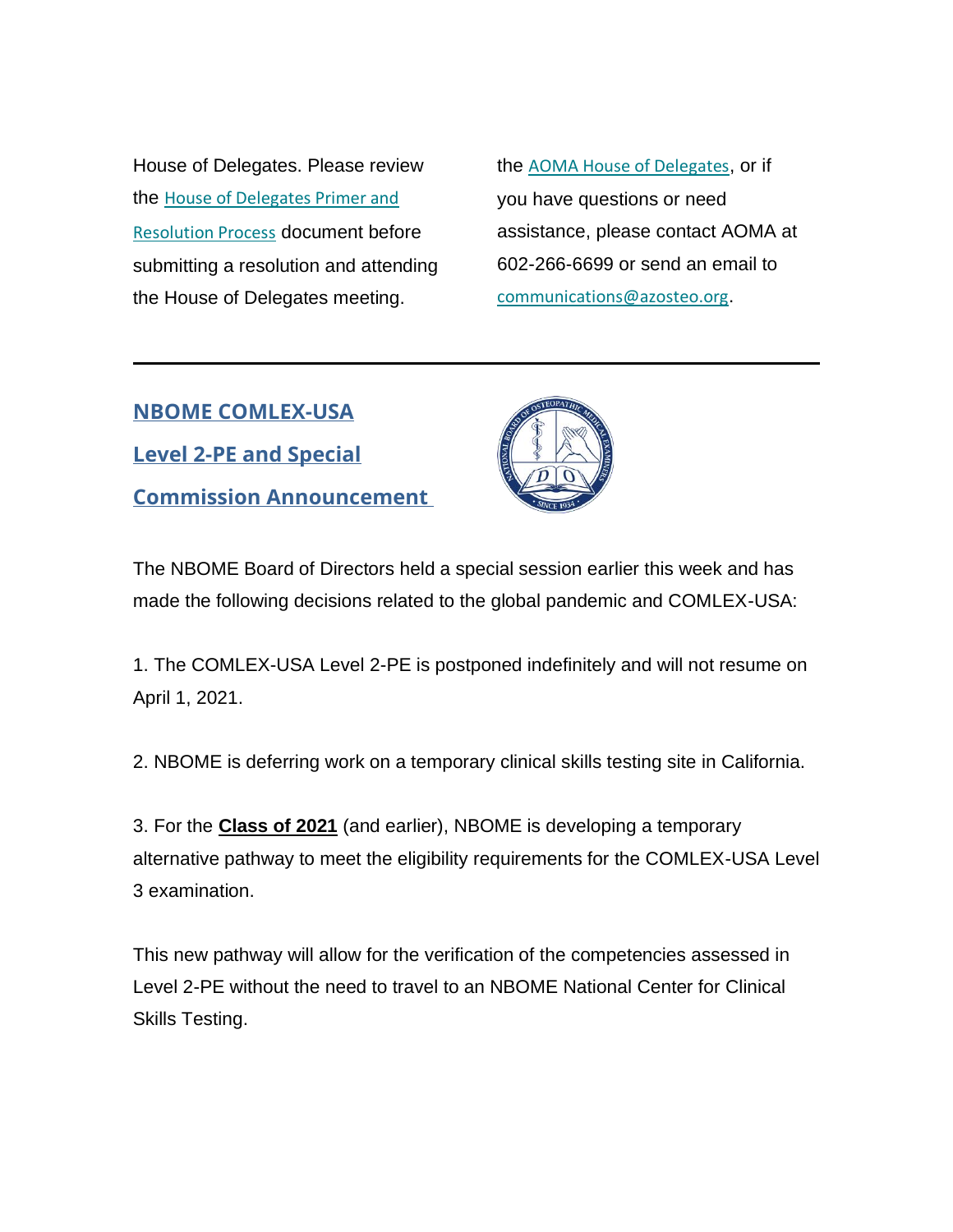NBOME is working diligently to determine exactly what this temporary alternative pathway will look like for the Class of 2021 (and earlier) including options for those who have not yet taken Level 2-PE and others. It expects to release additional details within the next 4 weeks.

4. For the **Class of 2022**, NBOME is convening a Special Commission that will review the future of Level 2-PE and determine potential alternative pathways. Detailed information about alternate pathways will be available by April 30, 2021.

5. The Special Commission and its charge will be expanded to consider and identify new ways to evaluate fundamental competencies currently assessed in the Level 2-PE. This will include a full review of the COMLEX-USA program, to ensure it continues to provide a defensible pathway to osteopathic medical practice and licensure. The Special Commission will include members from across the UME-GME-Licensure continuum, including student representatives and public members/patient representatives. This work will occur in two phases:

- **PHASE 1** will address points number three and four above and will include structured feedback opportunities from all stakeholders, from students to educators to licensing authorities to professional organizations, and public members/patient representatives.
- **PHASE 2** will focus on long-term solutions to assess competencies for osteopathic medicine in the COMLEX-USA program, with an eye on our collective duty to ensure quality care for the public and our patients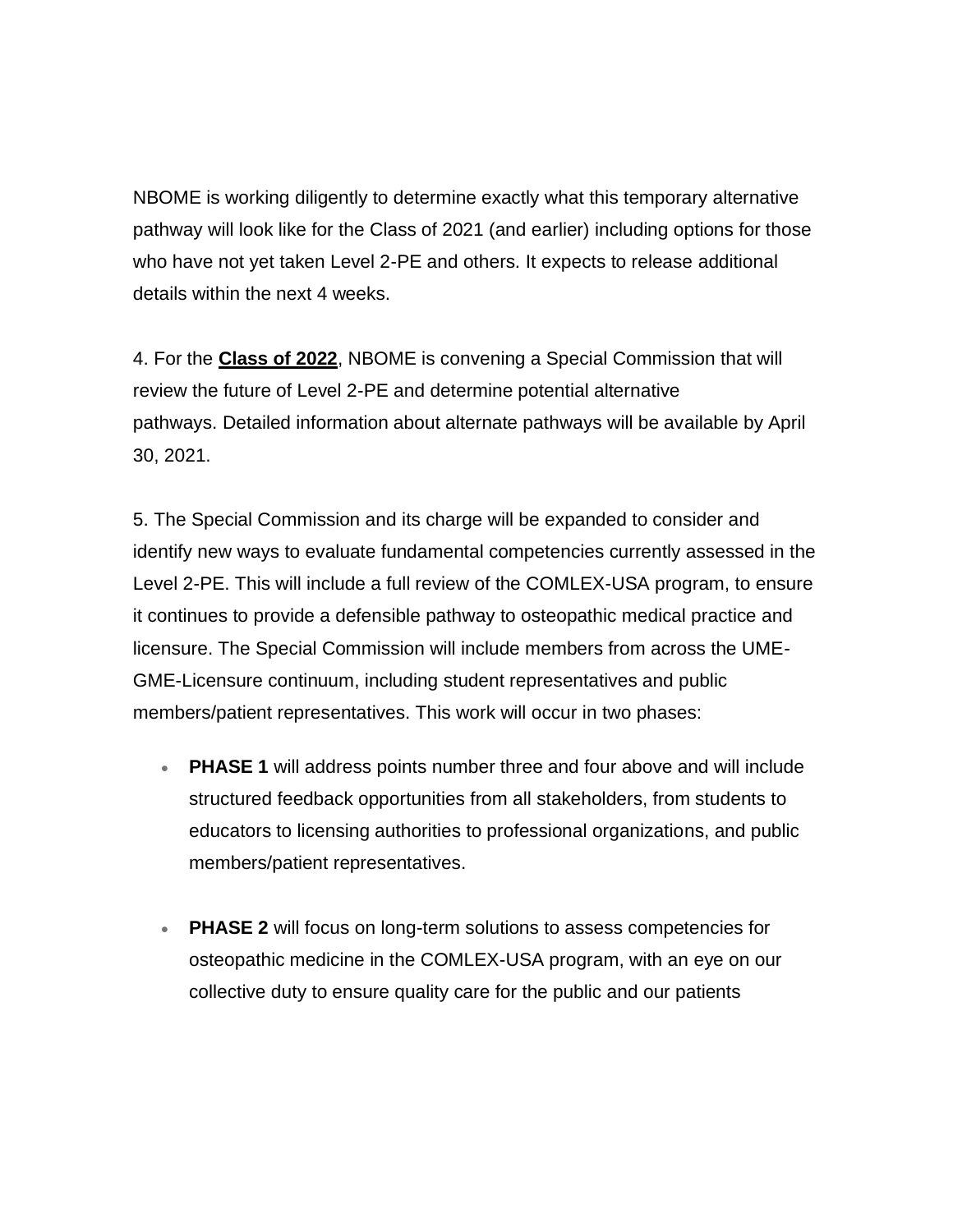# *Happy Valentine's Day!*

#### **100th Anniversary Moment**

In addition to being Valentine's Day, February 14th is Arizona Statehood Day. Happy 109th birthday, Arizona!

#### <span id="page-6-0"></span>**National Forum on COVID-19 Vaccine**

In support of the National Strategy for the COVID-19 Response and Pandemic Preparedness, Centers for Disease Control is holding a virtual National Forum on COVID-19 Vaccine on February 22-24, 2021.

The Forum aims to promote the most effective strategies to build trust and confidence in COVID-19 vaccines, use data to optimize vaccine implementation, and provide participants with practical information for increasing vaccine access in communities nationwide, especially for persons at increased risk of COVID-19 disease and those who may face barriers to vaccination.

The forum is for practitioners focused on vaccine implementation and people and groups that can champion vaccine uptake in communities. **Registration closes February 16, 2021.**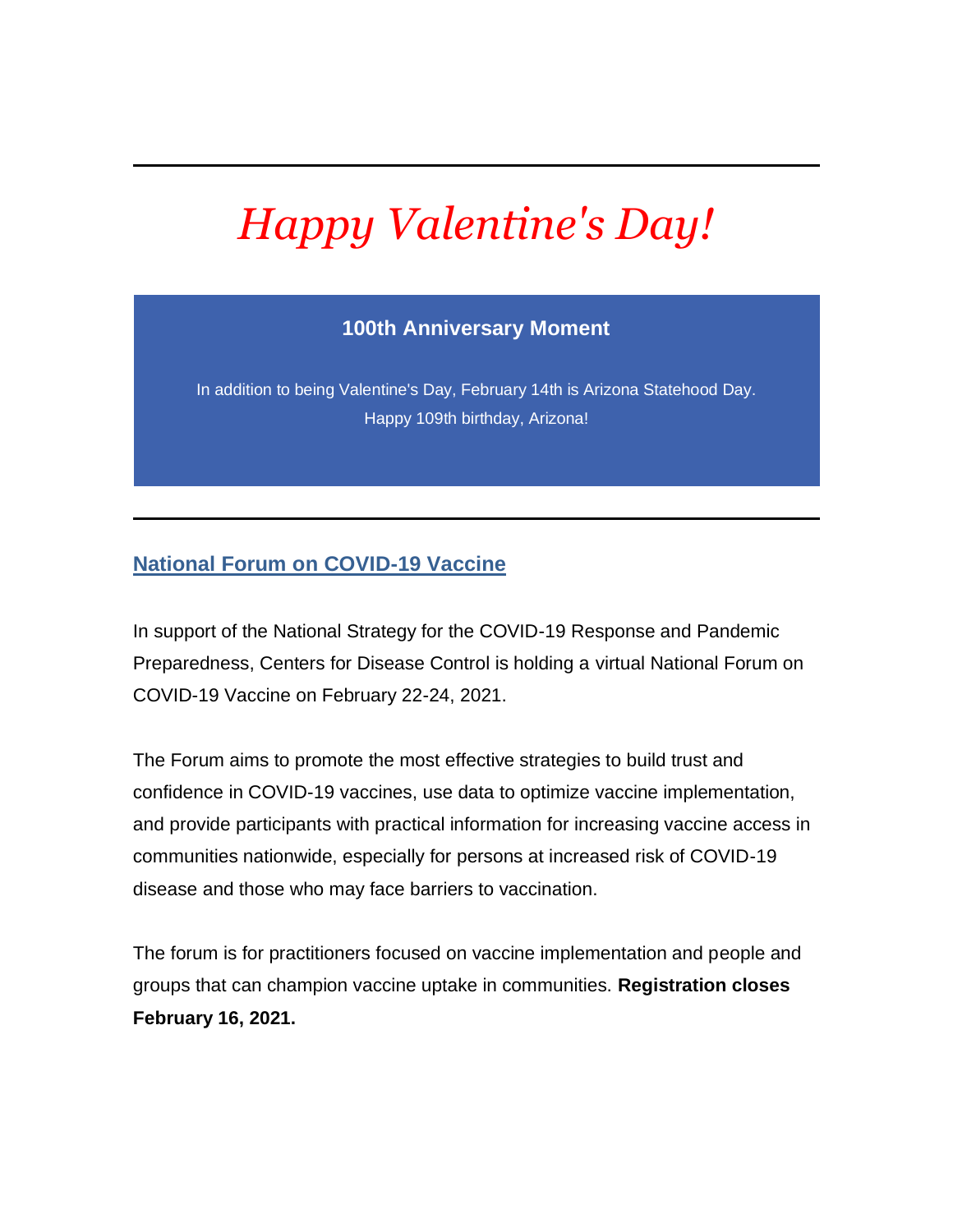For more information and to register, go to [https://www.cdc.gov/coronavirus/2019](https://www.cdc.gov/coronavirus/2019-ncov/vaccines/forum/) [ncov/vaccines/forum/](https://www.cdc.gov/coronavirus/2019-ncov/vaccines/forum/)

#### **Webinar: Tobacco and Children**

The Arizona Pediatric Quality Improvement Institute (APQII), the Arizona Chapter of the American Academy of Pediatrics' (AzAAP) program for improving pediatric health outcomes across the state through quality improvement and continuous medical education efforts, is offering a CME webinar for pediatric health care professionals.

**What:** Tobacco and Children: Integrating Practice and Policy **When:** Wednesday, February 17, 2021 | 6:00 to 7:00 pm **Target Audience:** Pediatric healthcare professionals including general pediatricians, pediatric subspecialists, residents/fellows, nurses, and physician assistants **Cost:** \$30 or Free to AzAAP members

For more information and registration visit [http://events.constantcontact.com/register/event?llr=l4feghcab&oeidk=a07ehkj8js1](http://r20.rs6.net/tn.jsp?f=001TLqeAUiHh_FQO0UcjN3Yklw_6p80ngYYJRQFvCUtSX1Iu_jzygO1P4dYRjzfnE1pMw2QDGIUglO4-3gI0-605YRlyW3w8_1wM_GoWv9pQLHdmuFQY5vQ9WGsNSPFyj6zHd30E2Pmt5RUQ0CwveX5CdTaitSjRbQgutlSGQ5g5HIyZ_C_e4t4b722Vc7FVoGwxFhAZnp3SuwVUqOb4An3mT5giaqr7IOW7B2ArnI-SXziTCX8rUCz_C2Fq3oa-VtwS3k9u2bSdCRdniVWiIkAcw==&c=TU5PIf9iZQHYD0hQENqtKI7UgnDp2wJ2BReV14BonJPY8oCyq0_gPA==&ch=9_3SXzSd5ZIA1unkW7dJXyQSE7WjUvWJzaIk4T9yNomt35HQNIbmBQ==) [32434d10](http://r20.rs6.net/tn.jsp?f=001TLqeAUiHh_FQO0UcjN3Yklw_6p80ngYYJRQFvCUtSX1Iu_jzygO1P4dYRjzfnE1pMw2QDGIUglO4-3gI0-605YRlyW3w8_1wM_GoWv9pQLHdmuFQY5vQ9WGsNSPFyj6zHd30E2Pmt5RUQ0CwveX5CdTaitSjRbQgutlSGQ5g5HIyZ_C_e4t4b722Vc7FVoGwxFhAZnp3SuwVUqOb4An3mT5giaqr7IOW7B2ArnI-SXziTCX8rUCz_C2Fq3oa-VtwS3k9u2bSdCRdniVWiIkAcw==&c=TU5PIf9iZQHYD0hQENqtKI7UgnDp2wJ2BReV14BonJPY8oCyq0_gPA==&ch=9_3SXzSd5ZIA1unkW7dJXyQSE7WjUvWJzaIk4T9yNomt35HQNIbmBQ==)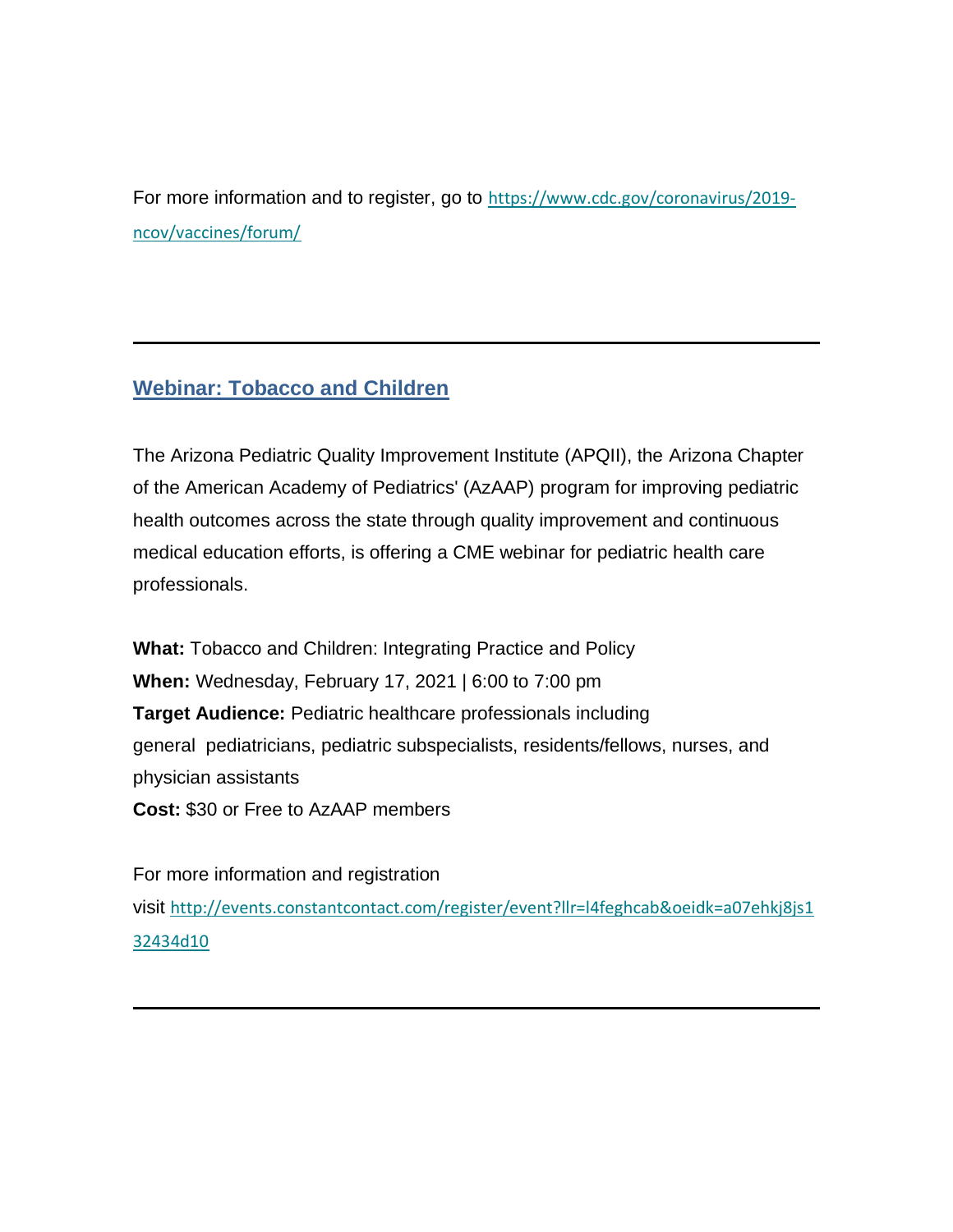

## <span id="page-8-0"></span>**Rare Disease Day at NIH: A Virtual Event**

In observance of Rare Disease Day, the National Center for Advancing Translational Sciences and the NIH Clinical Center will hold its annual event as a virtual program on Monday, March 1, 2021 from 10:30 am to 5:30 pm EST.

This year's event will feature opening presentations from Christopher P. Austin, MD, Director, NCATS and Pius Aiyelawo, COO, NIH Clinical Center. RDD will also feature personal and scientific stories from rare disease patients, researchers and advocates; interactive panel discussions; and a virtual tour of the NIH Clinical Center.

Rare Disease Day at NIH raises awareness about rare diseases, the people they affect, and NIH research collaborations underway to address scientific challenges and to advance new treatments.

For more information, to register, and to download the app: [Rare Disease Day at NIH.](https://lnks.gd/l/eyJhbGciOiJIUzI1NiJ9.eyJidWxsZXRpbl9saW5rX2lkIjoxMDUsInVyaSI6ImJwMjpjbGljayIsImJ1bGxldGluX2lkIjoiMjAyMTAyMTAuMzQ5ODQ1MTEiLCJ1cmwiOiJodHRwczovL25jYXRzLm5paC5nb3YvcmRkIn0.3XjzjzhLRtKqN1VLtxRuNKQ58ch6Lj4VwhipTcXC7dM/s/615621105/br/97329135350-l)

Registration is free.

<span id="page-8-1"></span>**AOMA 99th Annual Convention - Virtual Event**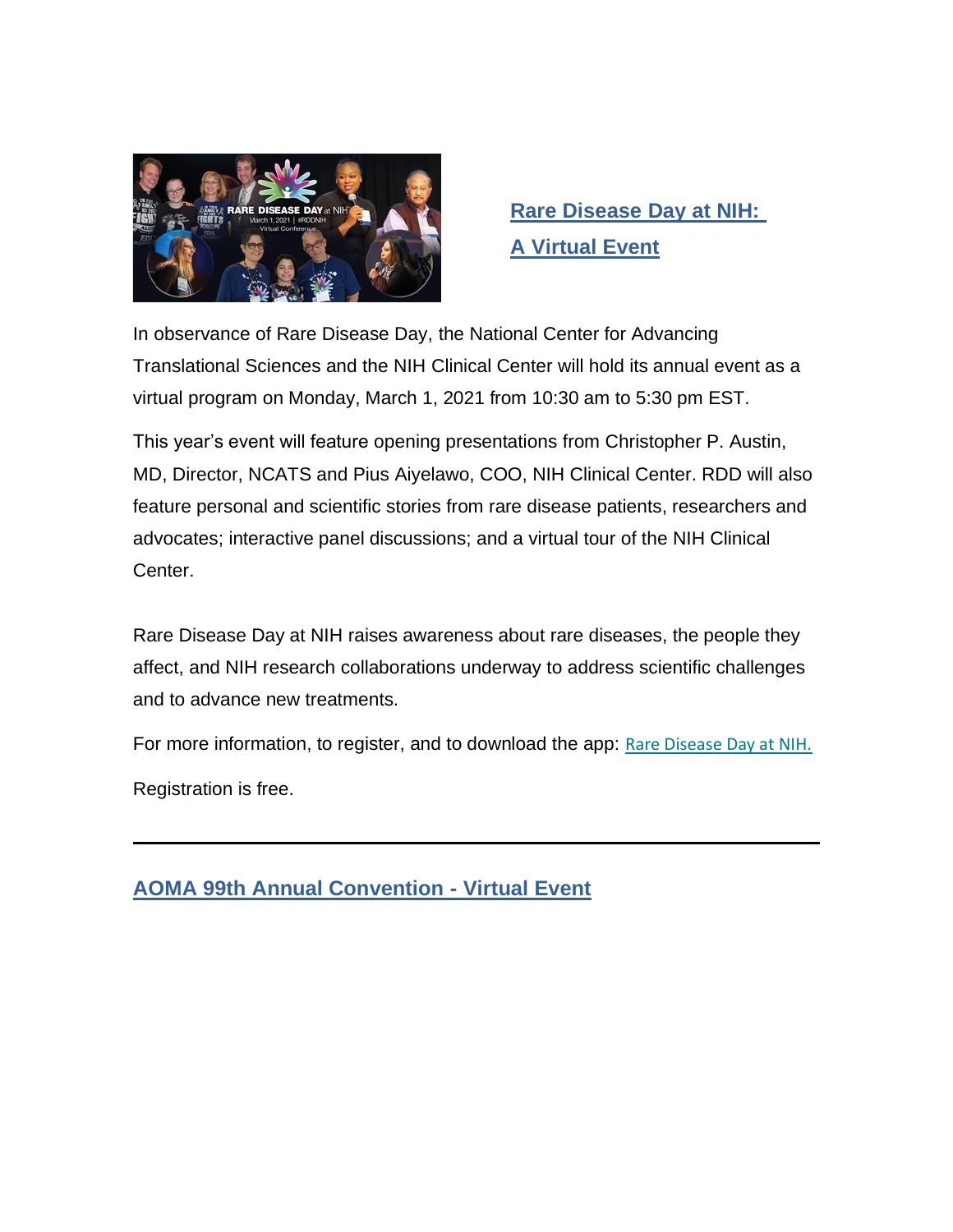The AOMA 99th Annual Convention will be livestreamed on April 7 -10, 2021 and be available for on demand playback.

We are very excited to announce that Peter Marks, MD, PhD, Director of the Center for Biologics Evaluation and Research, Food and Drug Administration, will present a lecture on *Vaccine Development During the COVID-19 Pandemic*.

Other topics include lung cancer, breast cancer, headaches, concussions, diabetes, anxiety, bipolar depression, cervical radiculopathy, and liver transplantation. [Download the full](https://aoma.ce21sites.com/wp-content/uploads/sites/24/2021/02/AOMA-99th-Annual-Convention-Agenda.pdf)  [agenda here](https://aoma.ce21sites.com/wp-content/uploads/sites/24/2021/02/AOMA-99th-Annual-Convention-Agenda.pdf).

Two programs are available for you to choose, whichever one fits your schedule and your needs:

- [37 Hours](https://aoma.ce21sites.com/wp-content/uploads/sites/24/2021/02/AOMA-99th-Annual-Convention-Agenda.pdf)
- [20 Hours](https://aoma.ce21sites.com/wp-content/uploads/sites/24/2021/02/AOMA-99th-Annual-Convention-Agenda-Two-Day-Program.pdf).



99th Annual Convention **LIVESTREAMING** 

April 7 - 10, 2021

**Save \$100!** Early registration is now open at [www.az](https://www.az-osteo.org/2021Convention)[osteo.org/2021Convention](https://www.az-osteo.org/2021Convention).

AOMA designates this activity for a maximum of 37 hours of Category AOA 1-A credits. This activity has been approved for *AMA PRA Category 1 creditsTM*. Application will be submitted for AAFP Prescribed credits.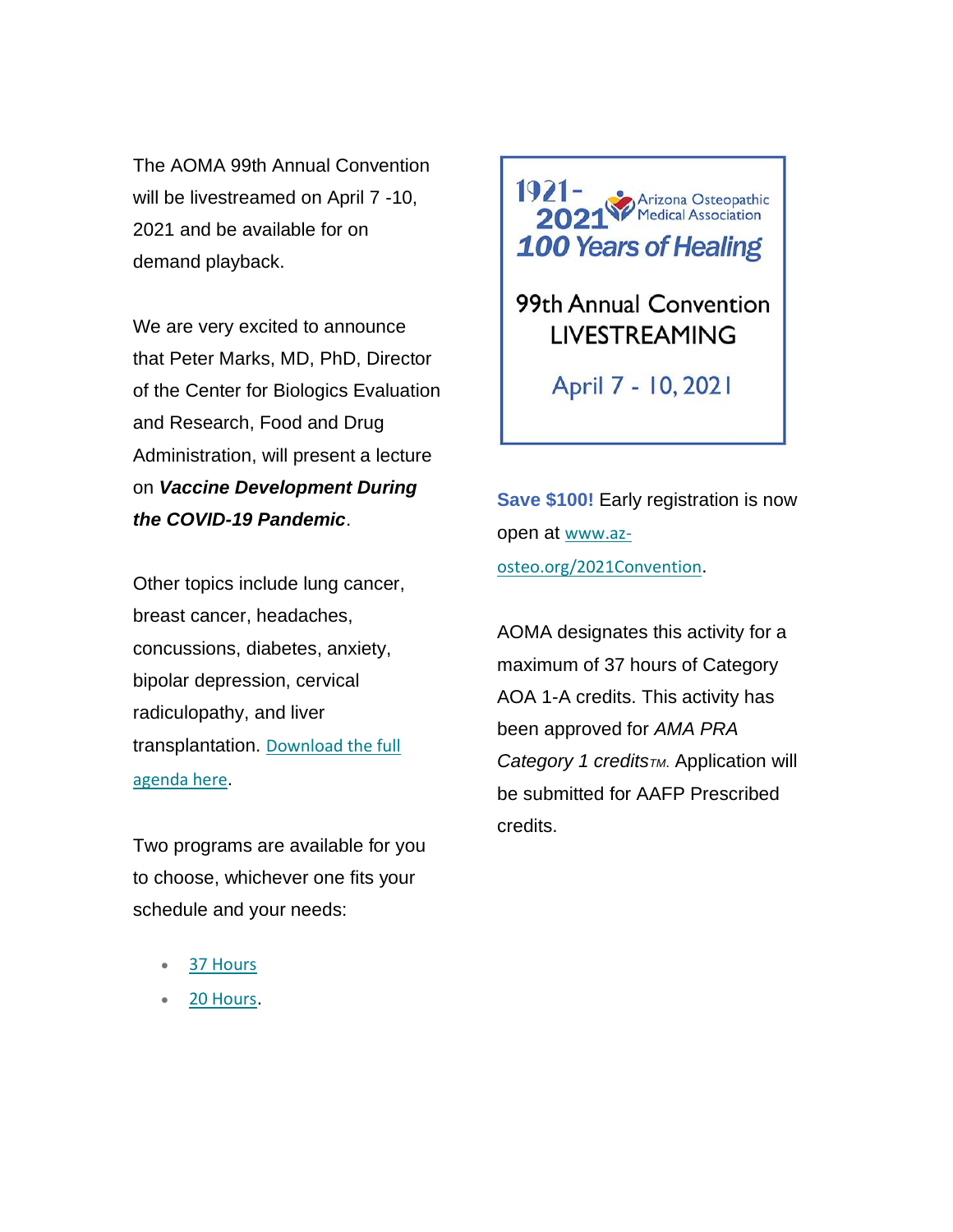#### **[Register Today!](https://www.az-osteo.org/events/EventDetails.aspx?id=1216422&group=)**

#### **Presidents Day**



In observance of Presidents Day, the AOMA office will be closed on Monday, February 15, 2021. We will return your phone call or respond to your email on Tuesday, February 16, 2021. Have a safe weekend!

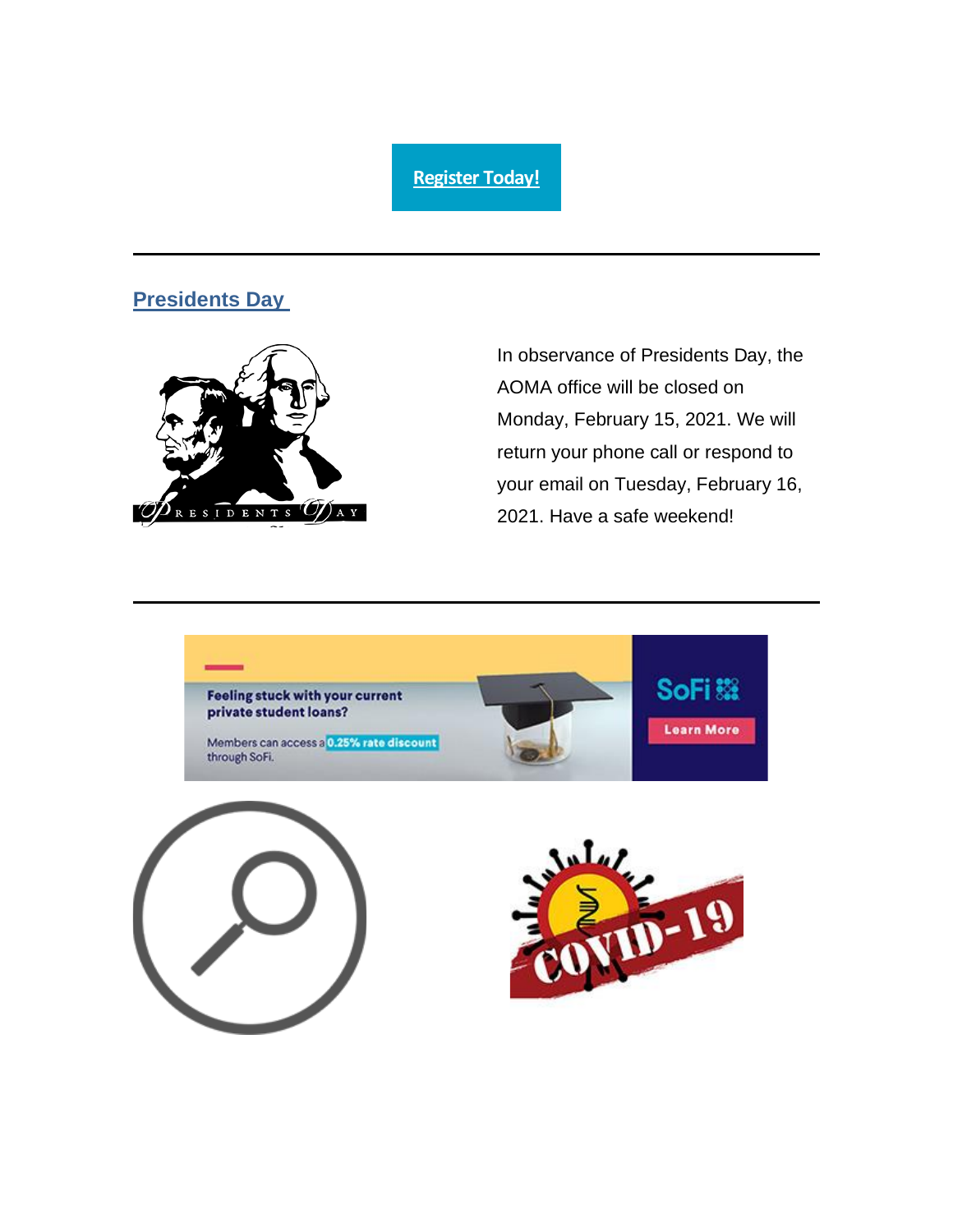## **Patients are Looking for YOU! Update Your Profile!**

One of the benefits of AOMA membership is the **Find a Physician** public directory search. Make sure your practice information is up to date by logging in to your member profile on the AOMA website. When you do, prospective patients and potential referring physicians will be able to find you.

**COVID-19 Tracking Resources** [www.covidactnow.org](http://www.covidactnow.org/) [https://91-divoc.com](https://91-divoc.com/) **Arizona COVID-19 Vaccination Distribution** [Arizona Department of Health Services](https://azdhs.gov/preparedness/epidemiology-disease-control/infectious-disease-epidemiology/index.php#novel-coronavirus-find-vaccine)

[List of Arizona County Health](https://www.az-osteo.org/resource/resmgr/docs/Arizona_Counties__Public_He.docx)  **[Departments](https://www.az-osteo.org/resource/resmgr/docs/Arizona_Counties__Public_He.docx)** 

In case you missed a past issue of the AOMA Dispatch, visit the Archives here



*Copyright © 2021 Arizona Osteopathic Medical Association, All rights reserved.* You are receiving this email because you have an association with the Arizona Osteopathic Medical Association.

**Our mailing address is:**